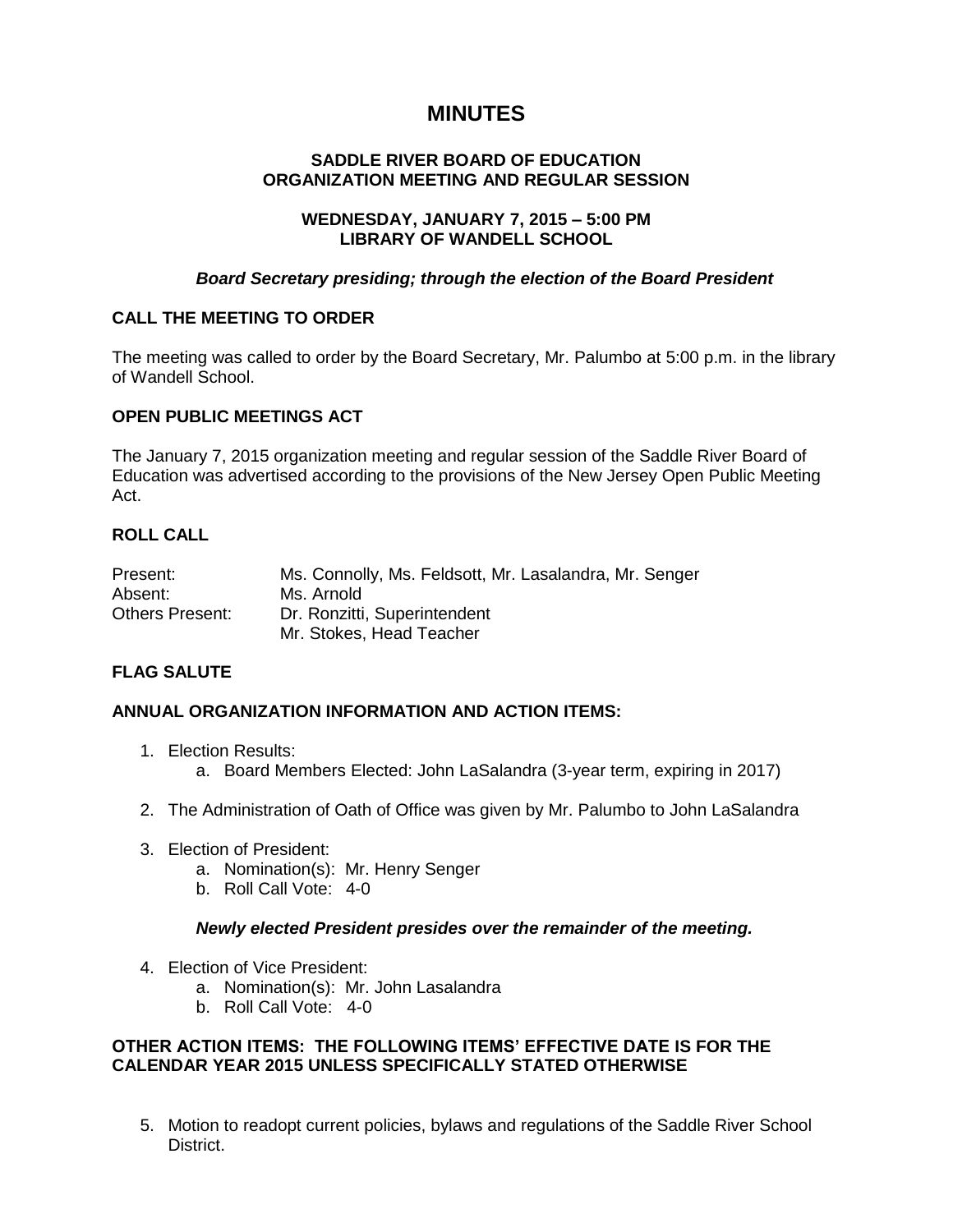Introduced by: Ms. Feldsott Seconded by: Mr. Senger Vote: 4-0

6. Motion to readopt current and recently revised curricula, textbooks and computer software for the Wandell Elementary School.

Introduced by: Ms. Feldsott Seconded by: Mr. Senger Roll Call Vote: Ms. Arnold: Absent; Ms. Connolly: Yes; Ms. Feldsott: Yes; Mr. Lasalandra: Yes; Mr. Senger: Yes

7. Motion to adopt mandated and permitted pupil records, which include personal data, attendance, evaluations and health records for regular and classified students, school rules and regulations and other records required by the State of New Jersey.

Introduced by: Ms. Feldsott Seconded by: Mr. Senger Vote: 4-0

8. Motion to establish *The Ridgewood News* and/or *The Record* and/or *The Town Journal* as the newspaper of record for the Saddle River School District.

Introduced by: Ms. Feldsott Seconded by: Mr. Senger Vote: 4-0

9. Motion to authorize the following Board of Education accounts to be maintained at Capital One Bank, N.A. with the authorized signatures for issuing warrants as set forth below:

| <b>Number</b> | <b>Name</b>                   | <b>Signatories</b>                                                                                          | # Signatures Rq'd |
|---------------|-------------------------------|-------------------------------------------------------------------------------------------------------------|-------------------|
|               | 7047728473 Current Account    | President or<br><b>Board Member Designee</b><br><b>Treasurer of School Monies</b><br><b>Board Secretary</b> | 3                 |
| 7047728481    | Payroll Account               | <b>Treasurer of School Monies</b>                                                                           |                   |
| 7047728503    | <b>Payroll Agency Account</b> | <b>Treasurer of School Monies</b>                                                                           | 1                 |
| 7047728511    | Unemployment Fund             | President or<br><b>Board Member Designee</b><br><b>Treasurer of School Monies</b><br><b>Board Secretary</b> | 2                 |
|               | 7527398465 FSA Account        | President or<br><b>Board Member Designee</b><br><b>Treasurer of School Monies</b><br><b>Board Secretary</b> | $\overline{2}$    |
| 7047728546    | <b>Wandell School</b>         | President or                                                                                                | 3                 |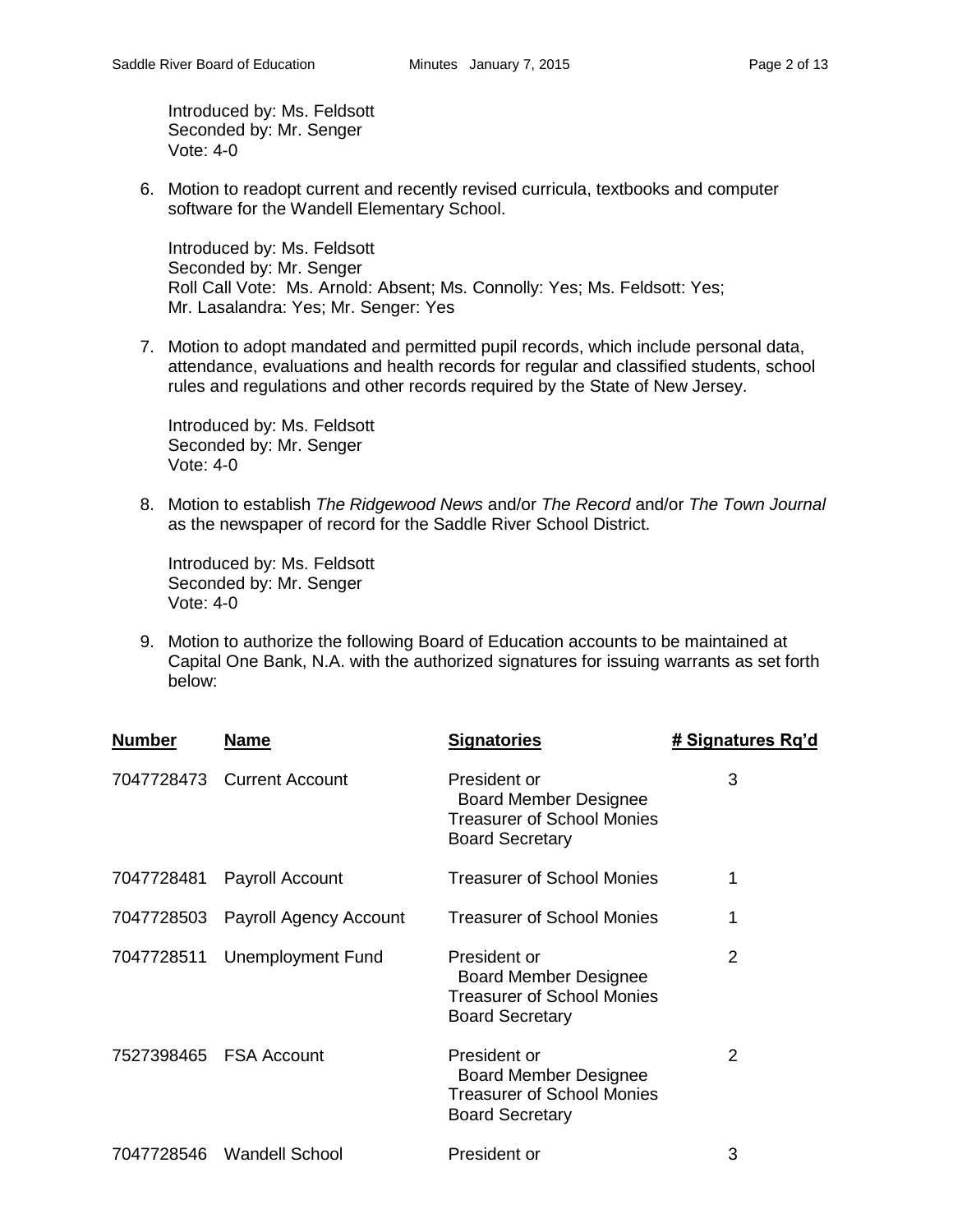|           | <b>Recreation Committee</b>                            | <b>Board Member Designee</b><br><b>Treasurer of School Monies</b><br><b>Board Secretary</b>                 |   |
|-----------|--------------------------------------------------------|-------------------------------------------------------------------------------------------------------------|---|
|           | 7047728554 Foundation Trust Account                    | President or<br><b>Board Member Designee</b><br><b>Treasurer of School Monies</b><br><b>Board Secretary</b> | 2 |
|           | 7047728562 Capital Reserve Account                     | President or<br><b>Board Member Designee</b><br><b>Treasurer of School Monies</b><br><b>Board Secretary</b> | 3 |
|           | 7047728597 Cafeteria Account                           | President or<br><b>Board Member Designee</b><br><b>Treasurer of School Monies</b><br><b>Board Secretary</b> | 2 |
|           | 7047728538 Wandell School<br><b>Student Activity</b>   | President or<br><b>Board Member Designee</b><br>Superintendent<br><b>Board Secretary</b>                    | 2 |
| Vote: 4-0 | Introduced by: Ms. Feldsott<br>Seconded by: Mr. Senger |                                                                                                             |   |

10. Motion to establish a petty cash fund in the amount of \$300.00 with no single disbursement from the fund being in excess of \$50.00.

Introduced by: Ms. Feldsott Seconded by: Mr. Senger Vote: 4-0

11. Motion to authorize the Business Administrator to make investment decisions in accordance with N.J.S.A. 18A:20-37 through 39, through the following depositories:

> New Jersey Cash Management Fund Capital One Bank, N.A.

and to authorize the following Board of Education account to be maintained at The State of New Jersey Cash Management Fund (custodian: Citigroup Fund Services, LLC) with the authorized signatures for issuing warrants as set forth below:

| Number                                      | Signatories                                                                                       |
|---------------------------------------------|---------------------------------------------------------------------------------------------------|
| 171-10626-171                               | President or Board Member Designee<br><b>Treasurer of School Monies</b><br><b>Board Secretary</b> |
| iced by: Ms. Feldsott<br>ded by: Mr. Senger |                                                                                                   |

Introdu Second Vote: 4-0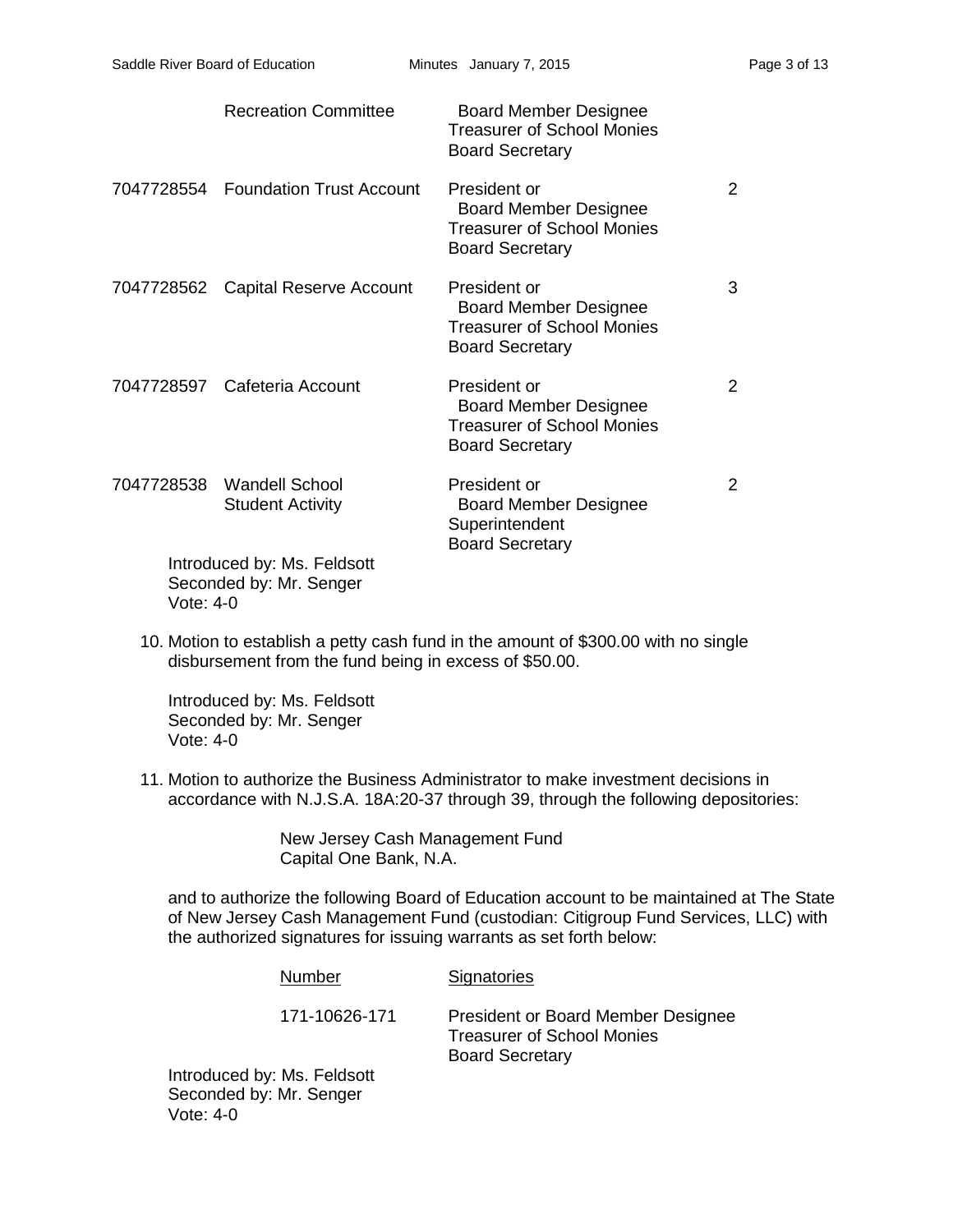- 12. Motion to establish the location, time and dates of the public meetings of the Board of Education as follows:
	- Location: Library of Wandell School Time: 7:30 p.m.
	- Dates: Monday, January 26, 2015 Tuesday, March 4, 2015 Tuesday, March 17, 2015 (Tentative Budget Approval) Tuesday, April 28, 2015 (Budget Public Hearing and Adoption) Tuesday, May 26, 2015 Tuesday, June 23, 2015 Tuesday, July 28, 2015 Tuesday, August 25, 2015 Tuesday, September 22, 2015 Tuesday, October 27, 2015 Tuesday, November 24, 2015 Tuesday, December 15, 2015 Tuesday, January 5, 2015 – Organization Meeting

Work Meetings – If and as required.

Please note: As part of this motion formal action may be taken by the Board of Education at all special public meetings and work sessions as well as at regular meetings.

Introduced by: Ms. Feldsott Seconded by: Mr. Senger Vote: 4-0

13. Motion to appoint Fred D. Palumbo as Board Secretary in accordance with N.J.S.A. 18A:17-5.

Introduced by: Ms. Feldsott Seconded by: Mr. Senger Vote: 4-0

14. Motion to approve the appointment of Fred D. Palumbo as Public Agency Compliance Officer.

Introduced by: Ms. Feldsott Seconded by: Mr. Senger Vote: 4-0

15. Motion to approve the appointment of Glenn Stokes as Section 504 Compliance Officer.

Introduced by: Ms. Feldsott Seconded by: Mr. Senger Vote: 4-0

16. Motion to approve the appointment of Debra Strauss as ADA Coordinator.

Introduced by: Ms. Feldsott Seconded by: Mr. Senger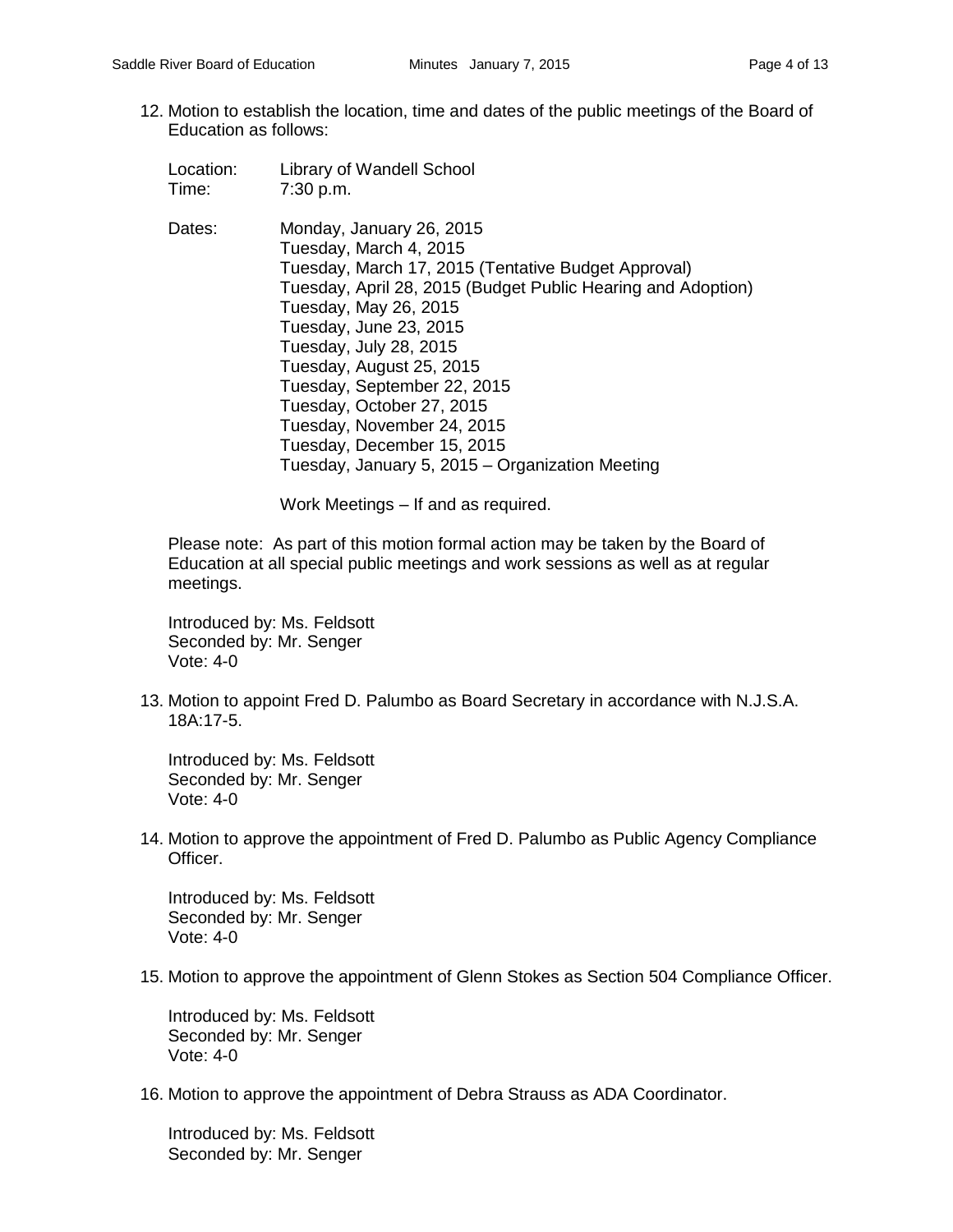Vote: 4-0

17. Motion to approve the appointment of Debra Strauss as Title IX Coordinator.

Introduced by: Ms. Feldsott Seconded by: Mr. Senger Vote: 4-0

18. Motion to approve Thomas B. Fallon of 16 Rustic Road, Upper Saddle River, NJ as Saddle River School District Insurance Risk Manager at a rate authorized and paid by the Northeast Bergen County School Board Insurance Group (NESBIG), per a Risk Management Consultant's Agreement on file in the board offices.

Introduced by: Ms. Feldsott Seconded by: Mr. Senger Vote: 4-0

19. Motion to approve the appointment of Dr. Robert A. Hands as School Physician.

Introduced by: Ms. Feldsott Seconded by: Mr. Senger Vote: 4-0

20. Motion to approve the appointment of Fred Palumbo as Wandell School's designated individual to address AHERA regulations.

Introduced by: Ms. Feldsott Seconded by: Mr. Senger Vote: 4-0

21. Motion to approve the appointment of Fred Palumbo as Wandell School's asbestos compliance officer.

Introduced by: Ms. Feldsott Seconded by: Mr. Senger Vote: 4-0

22. Motion to approve the appointment of Lerch, Vinci & Higgins, LLP as District Auditor.

Introduced by: Ms. Feldsott Seconded by: Mr. Senger Vote: 4-0

23. Motion to approve the appointment of Matthew Giacobbe of the law firm Cleary Giacobbe Alfieri Jacobs, LLC as School Board Attorney.

Introduced by: Ms. Feldsott Seconded by: Mr. Senger Vote: 4-0

24. Motion to approve the appointment of LAN Associates of Midland Park, NJ as Board Architects and Engineers.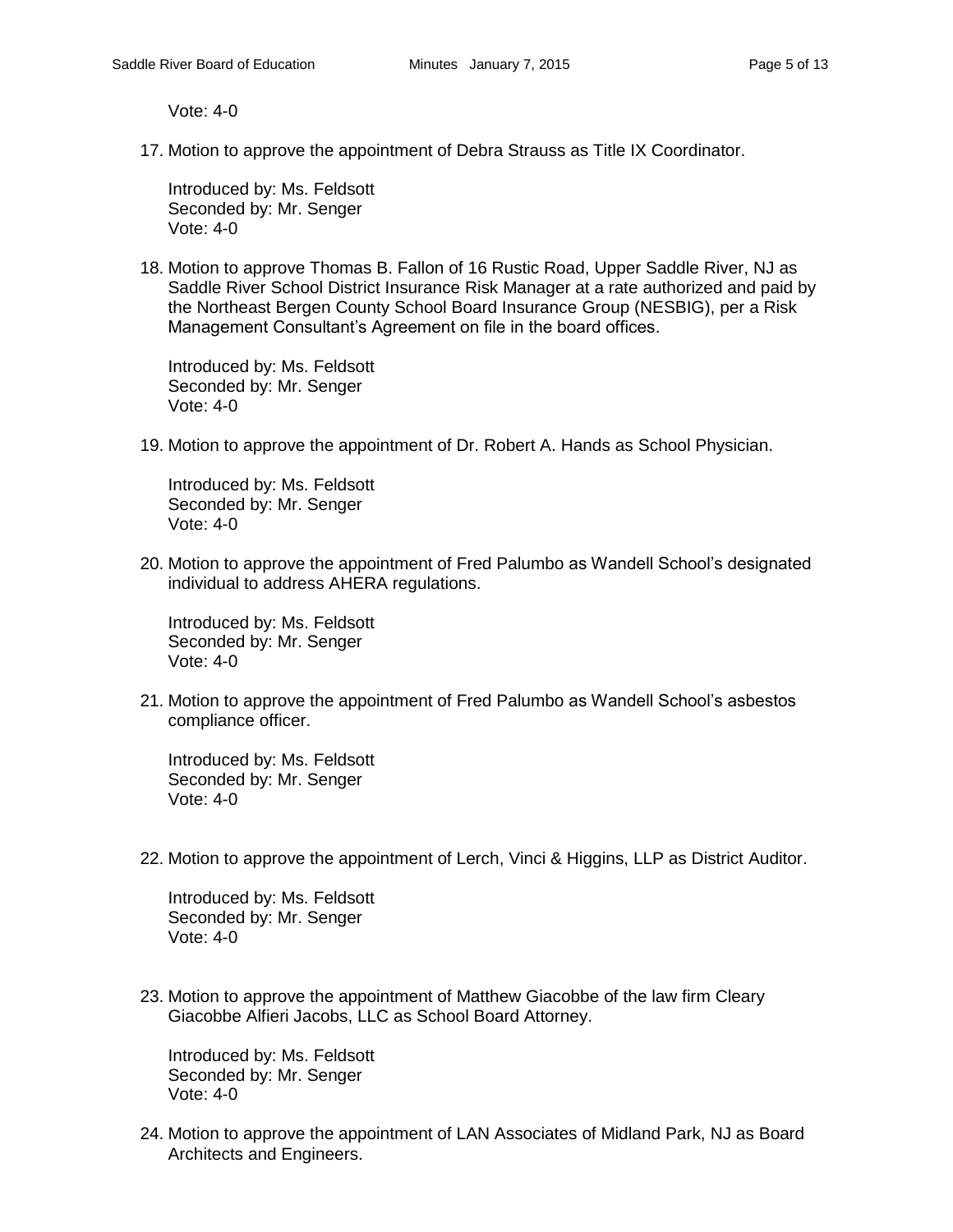Introduced by: Ms. Feldsott Seconded by: Mr. Senger Vote: 4-0

25. Motion to approve the appointment of Henry Senger as the Saddle River Board of Education delegate to the New Jersey School Boards Association.

Introduced by: Ms. Feldsott Seconded by: Mr. Senger Vote: 4-0

- 26. Motion to approve the appointments to the following committees, including chairpersons, by the President of the Board:
	- 1. Finance/Budget Committee: Mr. Senger, Ms. Feldsott
	- 2. Board Communications Committee: Ms. Feldsott, Mr. Lasalandra
	- 3. Technology Committee: Mr. Lasalandra, Mr. Senger
	- 4. Curriculum Committee: Mr. Lasalandra, Ms. Connolly
	- 5. Renovation Committee: Ms. Feldsott, Mr. Senger
	- 6. Wandell School Recreation Committee: Ms. Feldsott, Ms. Connolly
	- 7. Liaisons: Ramsey Board of Education: Ms. Connolly Northern Highlands Board of Education: Mr. Senger
	- 8. Home and School Association: Mr. Lasalandra, Ms. Connolly
	- 9. New Jersey School Boards Association/NJSBA Legislative Committee: Mr. Senger
	- 10. Policy Committee: Ms. Feldsott
	- 11. Health, Well-being, Safety and Transportation Committee: Mr. Lasalandra, Ms. **Connolly**
	- 12. Negotiations Committee: Mr. Senger, Mr. LaSalandra
	- 13. Search Committee: Mr. LaSalandra, Ms. Feldsott
	- 14. Liaison to Mayor and Council: Mr. Senger

Introduced by: Ms. Feldsott Seconded by: Mr. Senger Vote: 4-0

27. Motion to adopt Roberts Rules of Order as the official parliamentary procedure manual to be used to conduct meetings.

Introduced by: Ms. Feldsott Seconded by: Mr. Senger Vote: 4-0

28. Motion to designate the Business Administrator/Board Secretary as the School Funds Investor.

Introduced by: Ms. Feldsott Seconded by: Mr. Senger Vote: 4-0

29. Motion to approve the emergency procedures as described in the official Saddle River Emergency Management Plan.

Introduced by: Ms. Feldsott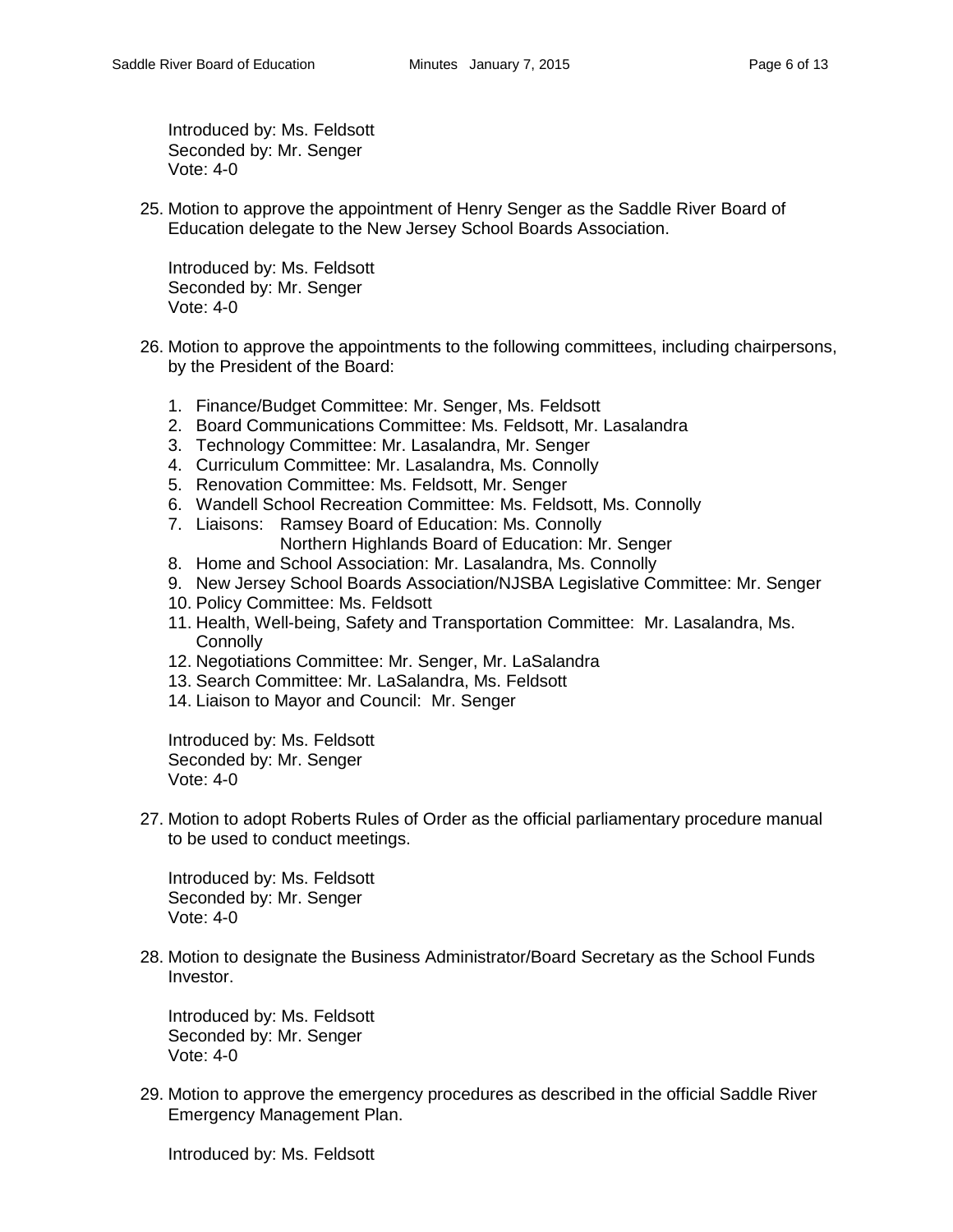Seconded by: Mr. Senger Vote: 4-0

30. Motion to appoint Fred D. Palumbo as the district's Qualified Purchasing Agent.

Introduced by: Ms. Feldsott Seconded by: Mr. Senger Vote: 4-0

31. Motion to approve travel and related expense reimbursements in accordance with N.J.A.C. 6A:23B-1.2(b).

Introduced by: Ms. Feldsott Seconded by: Mr. Senger Vote: 4-0

32. Motion to retain Rullo & Juillet Associates, Inc. to provide Right-To-Know services and asbestos management services (AHERA) as "Extraordinary Unspecifiable Services."

Introduced by: Ms. Feldsott Seconded by: Mr. Senger Vote: 4-0

33. Motion to appoint Glenn Stokes as the District Integrated Pest Management coordinator.

Introduced by: Ms. Feldsott Seconded by: Mr. Senger Vote: 4-0

34. Motion to approve the Asbury Park Information Technology Center, of the Asbury Park School District as providers of Computer Software Maintenance services and providers of budget, payroll, personnel and fixed asset software.

Introduced by: Ms. Feldsott Seconded by: Mr. Senger Vote: 4-0

35. Motion to appoint Glenn Stokes as the District's I&RS (Intervention and Referral Services) and HIB (Harassment, Intimidation and Bullying) Specialist.

Introduced by: Ms. Feldsott Seconded by: Mr. Senger Vote: 4-0

36. Motion to appoint Debra Strauss as the District's Anti Bullying Coordinator.

Introduced by: Ms. Feldsott Seconded by: Mr. Senger Vote: 4-0

37. Motion to approve the following Code of Ethics: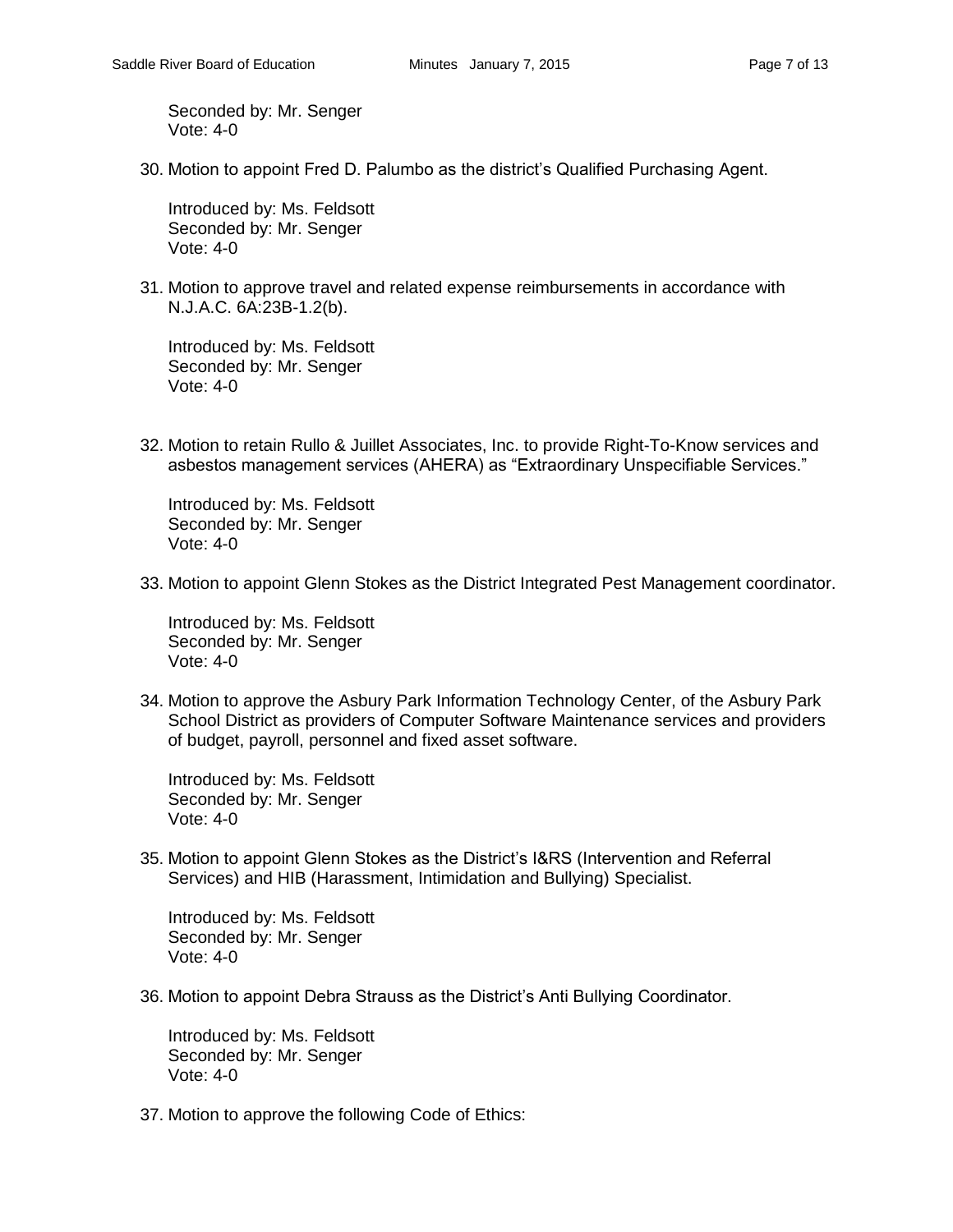BE IT RESOLVED, that the New Jersey School Boards Association "Code of Ethics" shall be considered the official Code of Ethics of the Saddle River Board of Education:

- a. I will uphold and enforce all laws, state board rules and regulations, and court orders pertaining to schools. Desired changes should be brought about only through legal and ethical procedures.
- b. I will make decisions in terms of the educational welfare of children and will seek to develop and maintain public schools which meet the individual needs of all children regardless of their ability, race, creed, sex or social standing.
- c. I will confine my Board action to policy-making, planning, and appraisal and I will help to frame policies and plans only after the board has consulted those who will be affected by them.
- d. I will carry out my responsibility, not to administer the schools, but, together with my fellow Board members, to see that they are well run.
- e. I will recognize that authority rests with the Board of Education and will make no personal promises nor take any private action which may compromise the Board.
- f. I will refuse to surrender my independent judgment to special interest or partisan, political groups or to use the schools for personal gain or for the gain of friends.
- g. I will hold confidential all matters pertaining to the schools which, if disclosed, would needlessly injure individuals or the schools. But in all other matters, I will provide accurate information and, in concert with my fellow Board members, interpret to the staff the aspirations of the community for its schools.
- h. I will vote to appoint the best qualified personnel available after consideration of the recommendation of the chief administrative officer.
- i. I will support and protect school personnel in proper performance of their duties.
- j. I will refer all complaints to the chief administrative officer and will act on such complaints at public meetings only after failure of an administrative solution.

Introduced by: Ms. Feldsott Seconded by: Mr. Senger Vote: 4-0

# **REGULAR BUSINESS:**

### **APPROVAL OF THE MINUTES:**

Motion to approve the minutes of the following meetings:

December 16, 2014 Board of Education Regular and Executive Session December 18, 2014 Board of Education Special and Executive Session Motion: Ms. Connolly Second: Mr. LaSalandra Vote: 4-0 Time: 5:18 p.m.

## **REPORT OF THE COMPLETION OF THE SCHOOL BUS EMERGENCY EVACUATION DRILL TO THE SADDLE RIVER BOARD OF EDUCATION**

Date: 12/18/2014 Time: 2:40 p.m. School Name: Wandell School Location: Front of School Building Route Number: WS1 Persons Overseeing Drill: Glenn Stokes

### **SUPERINTENDENT'S REPORT**

Mrs. Contaldi reported on: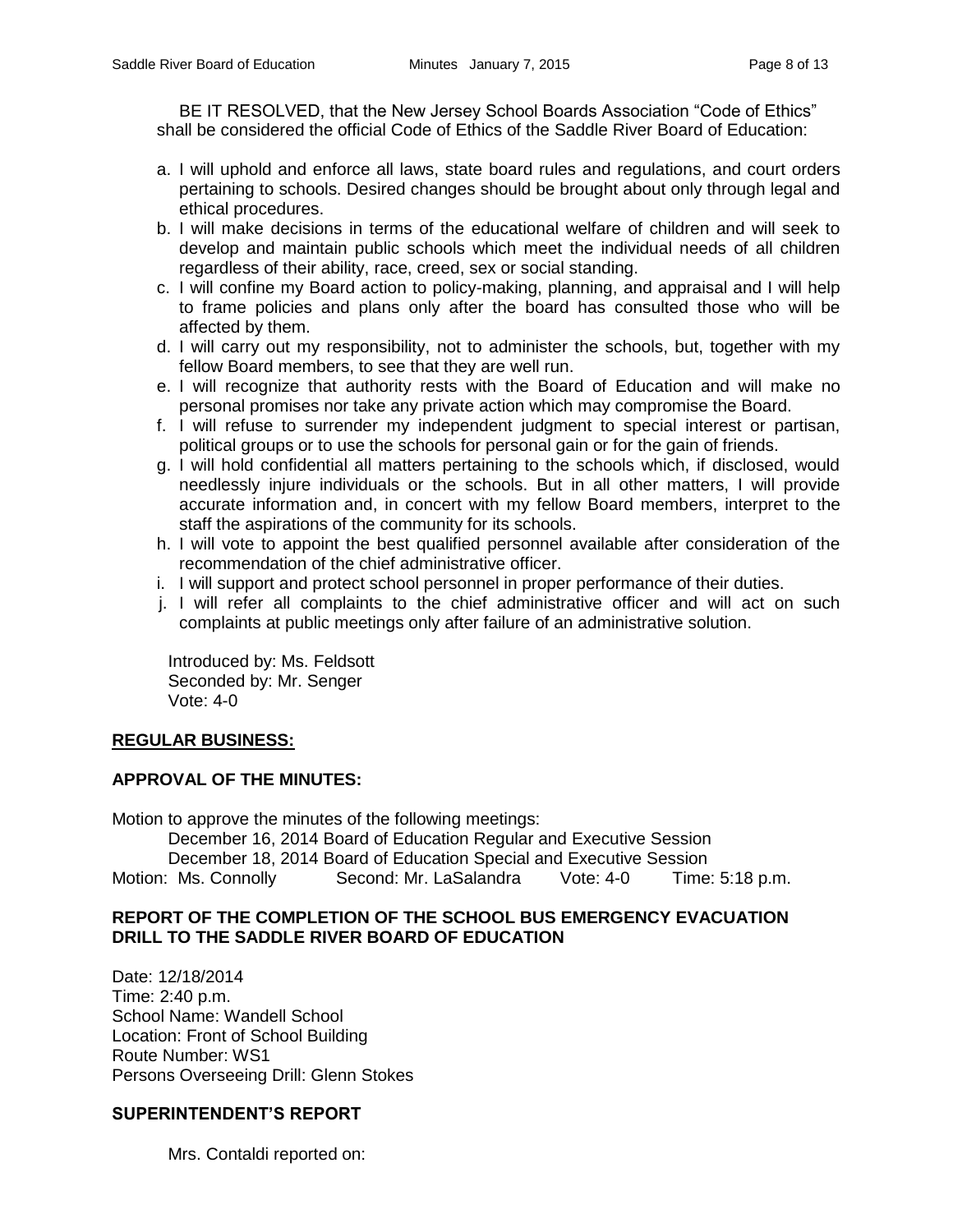- HIB report; No incidents since last report
- "Table to Table" Certificate of Achievement presented to Wandell
- Back-to-School Transition went very smoothly
- "Wizard of Oz" Play practice has begun
- Pre-K Parents to meet here on January 23, 2015

## **BUSINESS ADMINISTRATOR'S REPORT**

- Mr. Palumbo reported on:
	- The planning and development of the 2015-2016 School Budget;
	- Finance Committee meeting will be held during the next school week

## **BOARD PRESIDENT'S REPORT - none**

## **MEETING OPEN TO THE PUBLIC FOR DISCUSSION OF AGENDA ITEMS ONLY - none**

# **AGENDA ITEMS AS PER ATTACHED**

## **COMMITTEE REPORTS – (No reports except for Search Committee)**

- 1. Finance/Budget Committee –
- 2. Board Communications Committee –
- 3. Technology Committee –
- 4. Curriculum Committee –
- 5. Renovation Committee –
- 6. Wandell School Recreation Committee –
- 7. Liaisons: Ramsey Board of Education
	- Northern Highlands Board of Education
- 8. Home and School Association
- 9. New Jersey School Boards Association/NJSBA Legislative Committee
- 10. Policy Committee
- 11. Health, Well-being, Safety and Transportation Committee:
- 12. Negotiations Committee
- 13. Search Committee Four second round candidates will be interviewed soon
- 14. Liaison to Mayor and Council

### **COMMENTS BY THE PUBLIC ON NON-AGENDA ITEMS – none**

### **MOTION TO GO INTO EXECUTIVE SESSION**

WHEREAS Section 8 of the Open Public Meetings Act, Chapter 231, PL 1975, permits the exclusion of the public from a meeting in certain circumstances and

WHEREAS the Board is of the opinion that such circumstances presently exist

BE IT RESOLVED by the Saddle River Board of Education that:

 The public shall be excluded from discussion of the hereinafter-specified subjects: The general nature of these subjects is: Personnel, Legal Issues

It is anticipated at this time that the above-stated subject matters will be made public when the Board determines them to be no longer prejudicial or when the board takes formal action.

Motion: Mr. Senger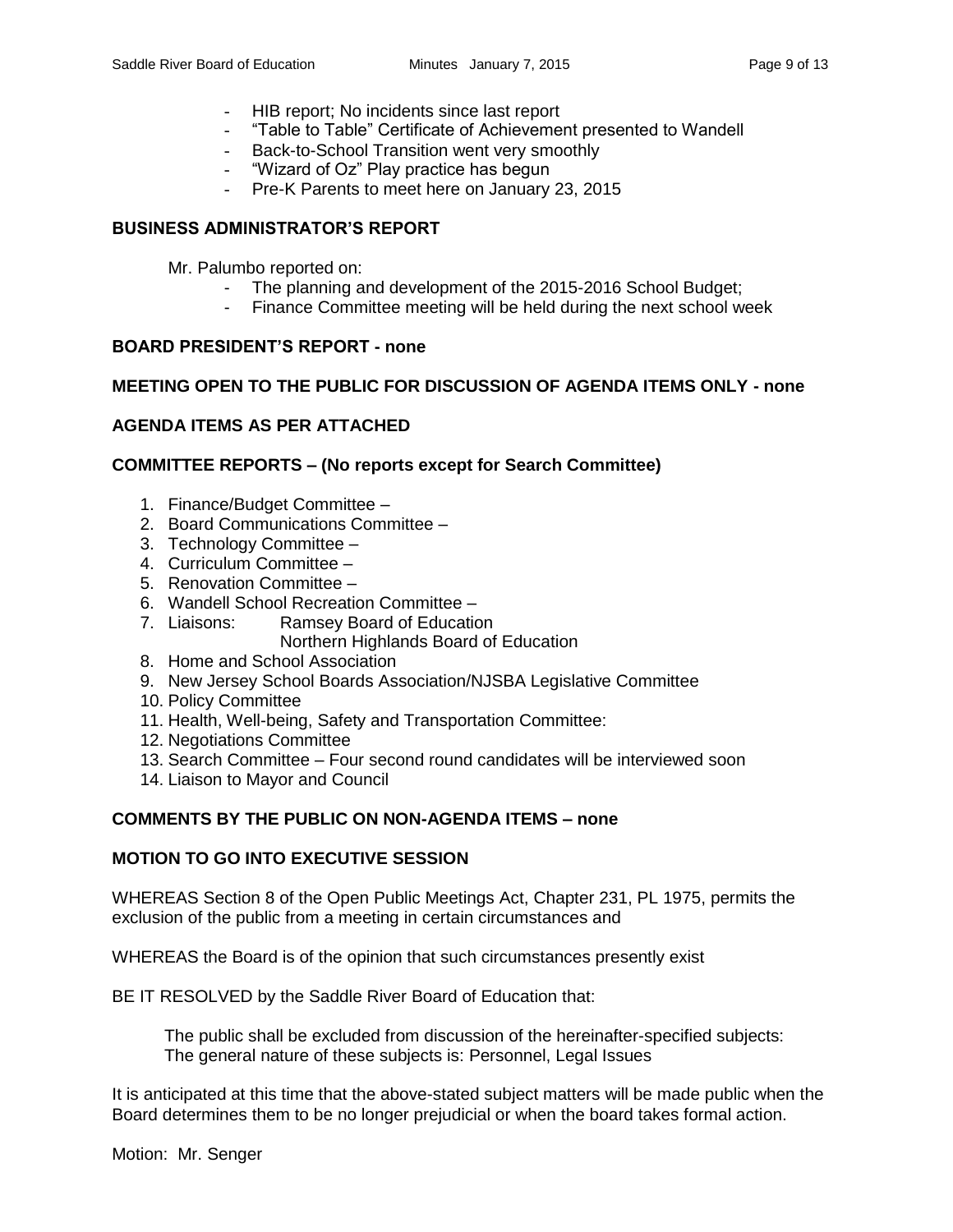Second: Ms. Feldsott Vote: 4-0

# **MOTION TO ADJOURN EXECUTIVE SESSION AND MEETING:**

Motion: Mr. Senger Second: Mr. LaSalandra Vote: 4-0 Time: 9:50

Respectfully submitted,

Fred D. Palumbo Board Secretary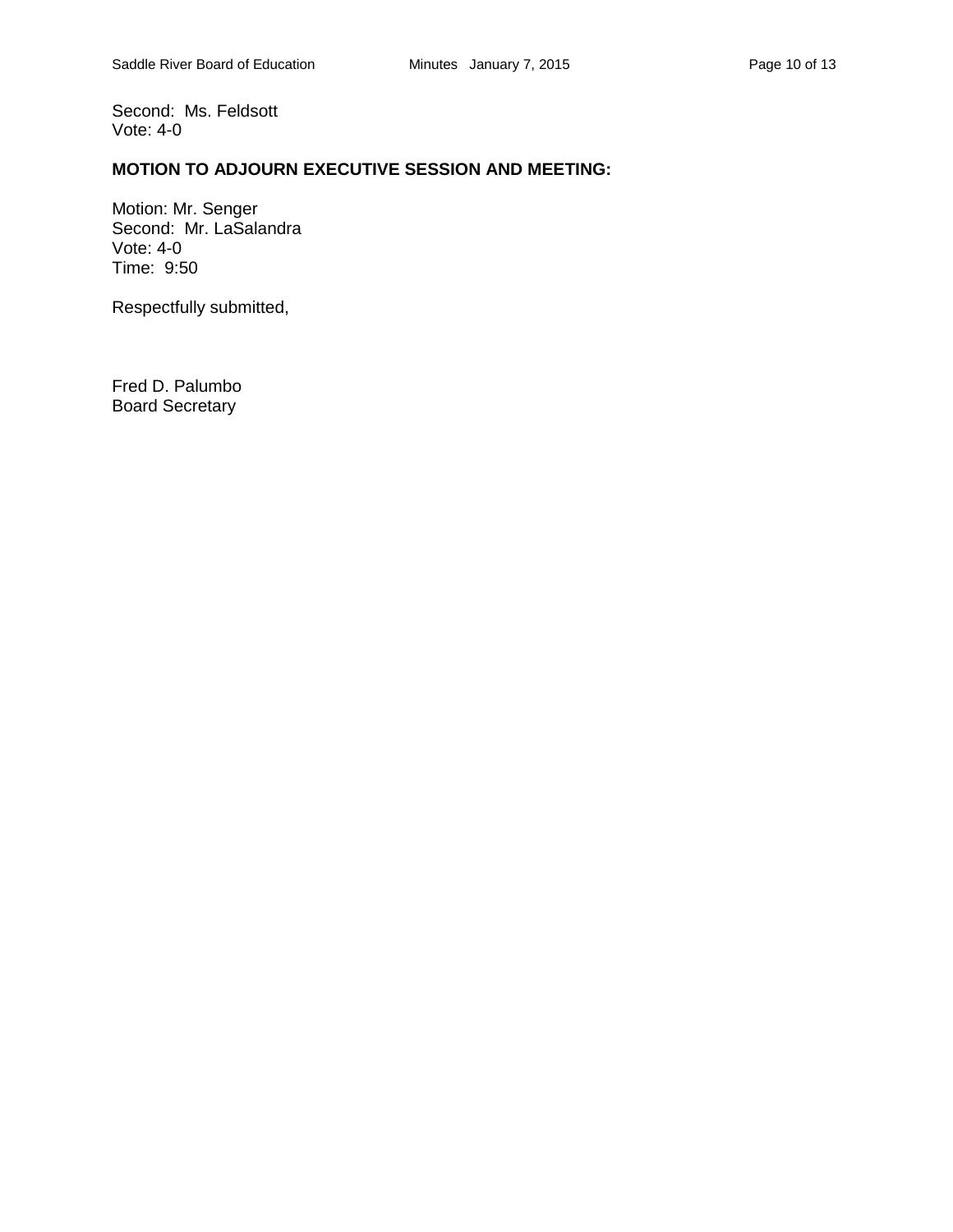### **SADDLE RIVER BOARD OF EDUCATION TUESDAY, JANUARY 7, 2015 RESOLUTIONS – SUMMARY**

# **ADMINISTRATION**

A-806 Executive Session Minutes A-807 "Table to Table" Certificate of Achievement to Wandell Students

## **HUMAN RESOURCES**

HR-1127 Position Creation – Vice-Principal HR-1128 Hire Substitute Teachers, Aides and/or Office Workers HR-1129 Substitute Pay HR-1130 Hunter – Leave Replacement

# **FINANCE**

F-2183 Payment of Bills – December 2014/January 2015 F-2184 Line Item Certification F-2185 On-Tech Consulting, Inc. – E-Rate Application Process 2015-2016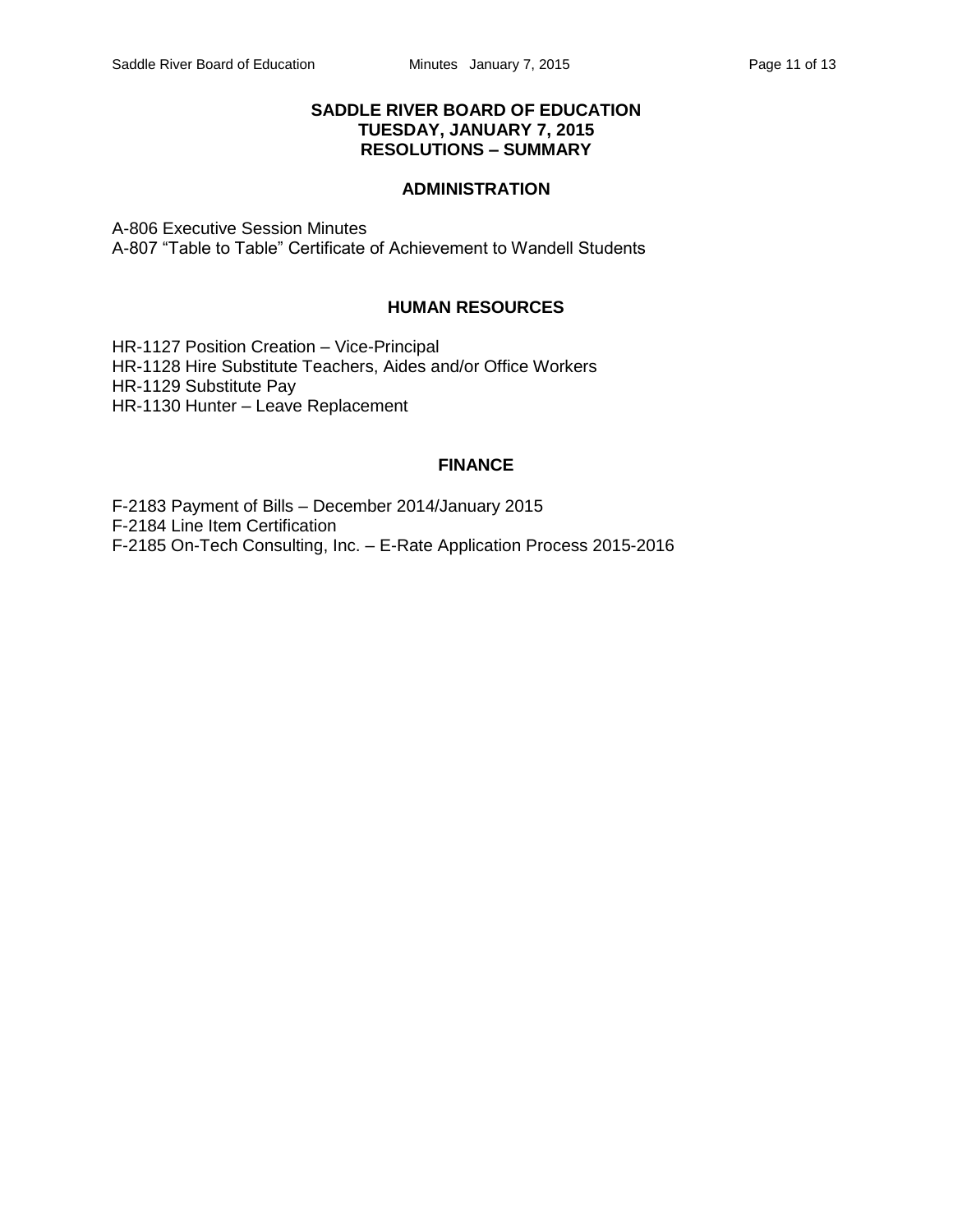# **ADMINISTRATION**

## **A-806 EXECUTIVE SESSION MINUTES**

BE IT RESOLVED that the Saddle River Board of Education has reviewed and examined the Executive Session Minutes for the calendar year 2014 to determine which minutes if any can be released to the public domain and has determined that no Executive Session Minutes are determined to be appropriate to release to the public domain.

### **A-807 "TABLE TO TABLE" CERTIFICATE OF ACHIEVEMENT TO WANDELL STUDENTS**

BE IT RESOLVED to recognize the students of Wandell School for being awarded a Certificate of Achievement for their hard work and record-breaking generosity on behalf of Bag a Lunch, Help a Bunch 2014 which provided over 3,200 meals to hungry neighbors.

# ALL ADMINISTRATION MOTIONS BUNDLED FOR SINGLE VOTE:

Motion: Mr. Senger Second: Ms. Feldsott Vote: 4-0

# **HUMAN RESOURCES**

## **HR-1127 POSITION CREATION – VICE-PRINCIPAL**

BE IT RESOLVED, upon the recommendation of the Superintendent, that the Saddle River Board of Education approves the addition of a new Position on the Position Control Roster under the new job description which was authorized under the title "Vice-Principal" which position will be responsible to the Principal/Superintendent.

### **HR-1128 HIRE SUBSTITUTE TEACHERS, AIDES AND/OR OFFICE WORKERS**

BE IT RESOLVED, upon the recommendation of the Superintendent, to hire the following individuals as substitute teachers, aides and/or office workers for the 2014-2015 school year, at the substitute rate of \$90.00 per day: Lisa Ceccon, Elham Shameli, Meredith Gavzy, Nicole Mason

## **HR-1129 SUBSTITUTE PAY**

BE IT RESOLVED, upon the recommendation of the Superintendent, to increase the per diem pay of Substitutes from \$90 per day to \$100 per day after working 20 full days in a school year, effective February 1, 2015.

### **HR-1130 HUNTER – LEAVE REPLACEMENT**

BE IT RESOLVED, upon recommendation of the Superintendent, that the Saddle River Board of Education authorizes the hiring of Colette Hunter as a leave replacement effective on or about January 28, 2015 (depending on actual maternity leave date) through June 17, 2015 at BA Step 1 on the teacher salary guide.

### ALL HUMAN RESOURCE MOTIONS BUNDLED FOR SINGLE ROLL CALL VOTE

| Motion: Ms. Feldsott       | Second: Mr. Senger |         |         |         |
|----------------------------|--------------------|---------|---------|---------|
| Roll Call Vote: RA: Absent | JC: Yes            | IF: Yes | JL: Yes | HS: Yes |